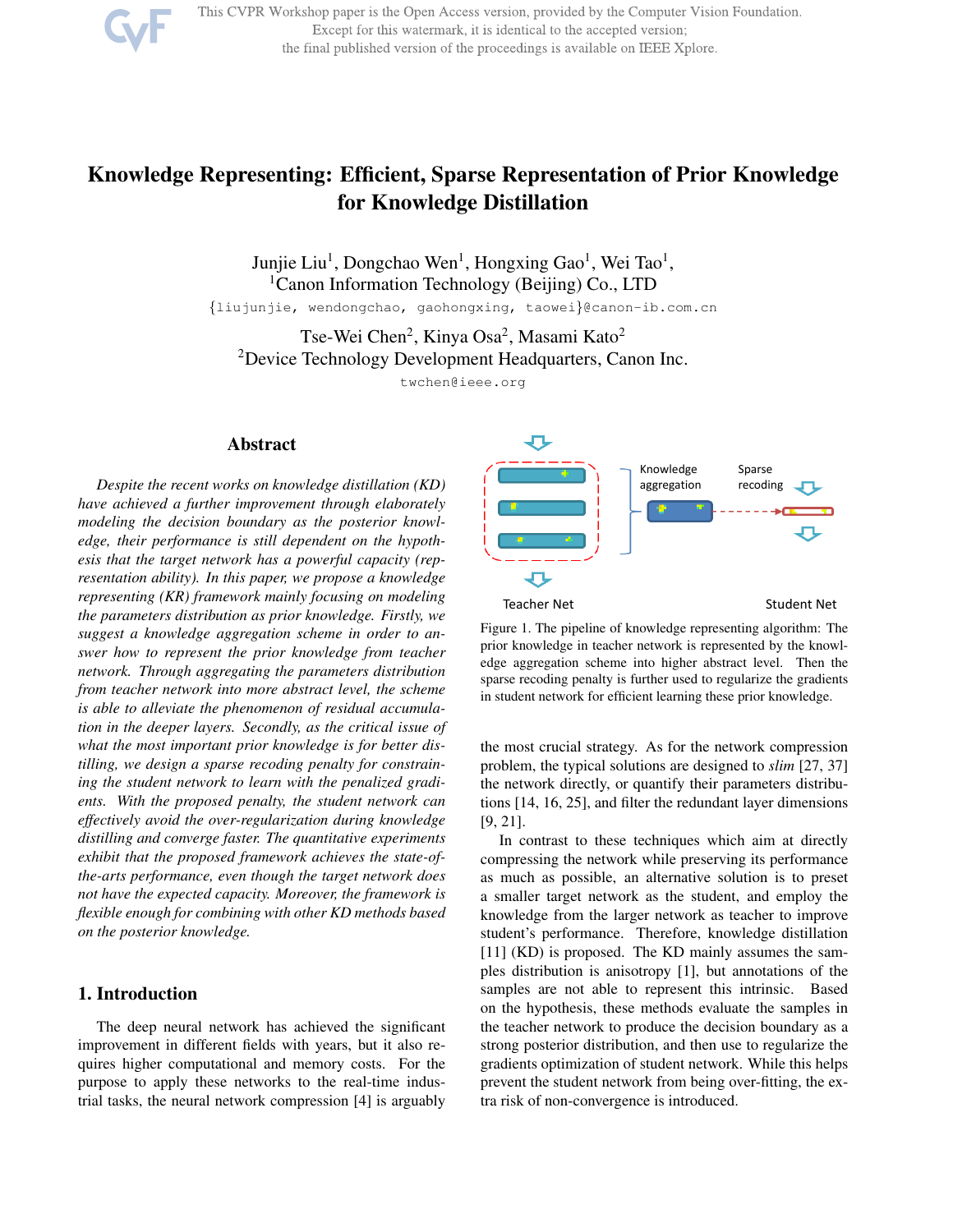A possible solution is to refine the posterior distribution from the teacher network, in order to provide more valuable knowledge for better distilling. The Neuron Selectively Transfer (NST) [12] is proposed to align the distribution selectively with the Maximum Mean Discrepancy (MMD) metric, and the generative adversarial network with KD (KDGAN) [30] is further used to produce a more robust decision boundary for student classifier. However, considering the student network which contains a very limited capacity - the representation ability, this limitation gradually becomes a major bottleneck in network training to further improve the performance of knowledge distillation. In a word, the fine-grained posterior distribution is usually underemployed.

With the constraint from network capacity, an instinctive approach is to introduce the parameters distribution [6] from the teacher network as the prior knowledge [26, 34]. For the typical one, Romero et al. [26] constructs the Hint layer to estimate a parameters distribution with less filter numbers, through using the intermediate features representation of the teacher, and it uses these knowledge to guide the update of student parameters. However, the Hint layer suffers from the over-regularization if the teacher network is too deep.

In this paper, we produce a KD solution mainly focusing on modeling the prior knowledge, while avoiding the negative impacts from over-regularization, and the solution is flexible enough, for combining with other KD methods based on the posterior knowledge. Specially, we propose a knowledge representing (KR) framework, which aims at representing the prior knowledge at more abstract level, and taking full advantage of these knowledge. For answering the question of how to represent the prior knowledge, a knowledge aggregation scheme is firstly suggested. Inspired by the theory of optimal transportation [23, 24], the scheme is designed to alleviate the phenomenon of residual accumulation in the deeper layers. Then, as for the most critical issue of what the dominant prior knowledge is for better distilling, a sparse recoding penalty is proposed. Through employing a learnable threshold in the penalty, it can enhance the gradients of dominant neurons and smooth inactive ones. With these two proposed terms, the proposed framework can prompt the student network to preserve the key features of teacher network, even without a strong representation ability.

Our paper makes the following contributions:

- A new penalty is proposed to constrain the optimization of knowledge distillation. It helps the student network to avoid the over-regularization and converge faster. Moreover, the penalty can be further applied on other network optimization problems.
- A new scheme is suggested for aggregating the prior

knowledge. It is able to produce more abstract features and alleviate the phenomenon of residual accumulation.

• According to the proposed framework, the more flexible architecture is allowable for both teacher and student network, without the constraints from model depths or filter scales.

## 2. Related Work

The latest deep networks are usually accompanied with carefully designed modules [7, 8] and enormous parameters. Though the performance of targeted tasks is obviously being improved, the computation and memory cost gradually become the challenge to employ these networks in real-life applications [16, 28]. Comparing to the traditional neural network compression methods [4] which focus on compressing the original network directly, a solution with the knowledge distillation to compress the deep network attracts more attention from research community in recent years, such as in the tasks of image recognition [34], object detection [2, 22], or recommender systems [39], as the flexibility to obtain an arbitrary architecture of target network. In summary, the KD methods can be categorized into two main groups:

1) *Distilling the posterior distribution from training data:* Considering the possibility to extract the knowledge in an ensemble (teacher) into a single model (student), Hinton et al. [11] introduces the idea of knowledge distillation as a regularizer. Through employing a penalized version [10, 13, 33] of final features of the teacher network, a joint learning is processed with the knowledge from posterior distribution. For refining the posterior distribution to provide more valuable knowledge, the Neuron Selectively Transfer (NST) [12] is proposed to align the distribution selectively with the Maximum Mean Discrepancy (MMD) metric. Furthermore, considering the sample bias is unavoidable, the generative adversarial networks for knowledge distillation (KDGAN) [30] is further used to produce a more robust posterior distribution for student classifier. However, these methods haven't take the capacity of student network into consideration, so the fine-grained posterior distribution is underemployed.

2) *Distilling the prior distribution from model parameters:* An alternative approach is to introduce the parameters distribution from teacher network as the prior knowledge [26, 34, 36]. Romero et al. [26] designs the Hint layer to estimate the parameters distribution by using the intermediate hidden layers from the teacher, and used the Hint layer to guide the distillation. Net2Net [3] suggests a functionpreserving transform for extracting the prior knowledge from teacher network to initialize the parameters of the student network. And Yim et al. [34] suggests a representation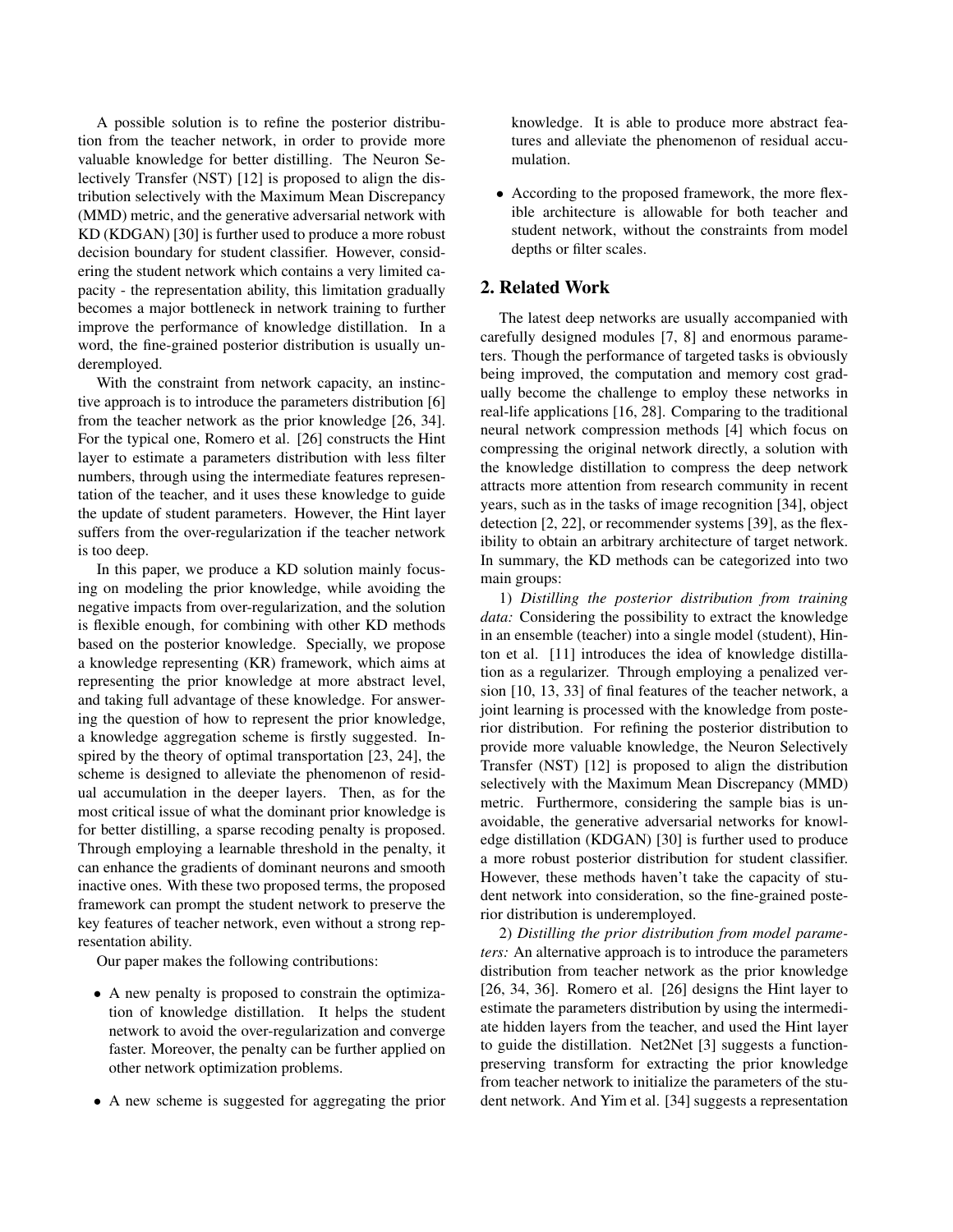operator named FSP matrix. It uses not only the parameters distribution but the intermediate features from the neighbor layers. However, these methods either are constrained by the depth of teacher network, or suffer from the overregularization.

## 3. Method

For obtaining a student network that faithfully preserves the key representation ability of the teacher, Sec. 3.1 presents the objective function of the knowledge representing framework. Accordingly, we firstly answer the key problem of what the most important prior knowledge is for distilling in Sec. 3.2, through introducing the mathematical expression of the sparse recoding penalty. Then, we suggest how to represent the prior knowledge from the teacher network, with a knowledge aggregation scheme in Sec. 3.3. Finally, Sec. 3.4 shows the optimization procedure of the objective function.

## 3.1. Knowledge Representing

As one of the most typical feature representation technique, the deep model produces the decision boundary through modeling the data distribution with the parameters in layers. Given a trained decision boundary  $y^t(x, W^t)$ , where  $y^t$  is generated by teacher network with data distribution x and the parameters  $W<sup>t</sup>$ , the objective of knowledge distillation is to find the parameters  $W^s$  for the student network. Specially, with the  $W^s$  and x, the  $y^s$  from student network is jointly optimized with the  $y<sup>t</sup>$ . Through minimizing the dissimilarity of two decision boundaries, the objective function of knowledge distillation is defined as:

$$
\underset{W^s}{\arg\min} \sum_{i=1}^{N} \mathcal{L}(y_i^t(x_i, W^t), y_i^s(x_i, W^s)) + \lambda \Phi(W^s) \quad (1)
$$

Algorithm 1: Training the Knowledge Representing Algorithm

**Input:** Weights  $W<sup>t</sup>$  of teacher network and  $W<sup>s</sup>$  of student network **Output:** Aggregation knowledge  $\tilde{W}^t$  and optimized weights of student network  $W^s$ Initialization:  $\tilde{W^t}$ ,  $W^s$ ,  $MaxIter;$ while *less than the MaxIter* do Optimizing  $\tilde{W^t}$  with  $W^t$ ; Knowledge aggregation for teacher in Eq. 9 ; Optimizing  $W^s$  with  $\tilde{W^t}$ ; Sparse recoding for student in Eq. 10 ; end



Figure 2. The properties of proposed sparse recoding penalty (best viewed in color): (a) the sparse recoding penalty is able to approximate more strict sparseness; (b) the properties with different setting of  $\varepsilon$ .

where  $\mathcal L$  represents the metric for evaluating the similarity between the  $y<sup>t</sup>$  and  $y<sup>s</sup>$ , and the cross entropy, KDGAN [30], or NST [12] are allowable. Different from the KD methods only evaluating the decision boundary, we further introduce a penalty  $\Phi(\cdot)$  in Eq. 1, in order to measure the representation ability of student network. However, if the representation ability of student network is weak, the fine-grained posterior distribution will be underemployed. Then, we extend the objective function Eq. 1 through further introducing the prior knowledge  $W<sup>t</sup>$  from the teacher network, and the objective function is:

$$
\arg\min_{W^s, \tilde{W}^t} \sum_{i=1}^N \mathcal{L}(y_i^t(x_i, W^t), y_i^s(x_i, W^s)) + \mathcal{L}(\tilde{W}^t, W^s) + \gamma \Psi(\tilde{W}^t, W^t) + \lambda \Phi(W^s)
$$
\n(2)

Instead of directly employing the parameter distributions  $W<sup>t</sup>$  from the teacher network as prior knowledge, we firstly represent these distributions as more abstract level, and a knowledge aggregation scheme  $\Psi(\cdot)$  is suggested to aggregate  $W^t$  into the  $\tilde{W}^t$ . With the prior knowledge  $\tilde{W}^t$ , the  $L(\tilde{W}^t, W^s)$  is used to guide the update of parameters distributions  $W^s$  for the student. Moreover, we propose a sparse recoding penalty to specify the  $\Phi(\cdot)$ . Through enhancing the magnitude of dominant gradients and filtering the inactive ones, the optimizer no longer requires the parameters distribution  $W^s$  of student network to strictly close to the teacher one, and prompts the student network to firstly learn with the most valuable knowledge. In summary, the optimization procedure is represented in Algorithm 1, and we leave over the details in following sections.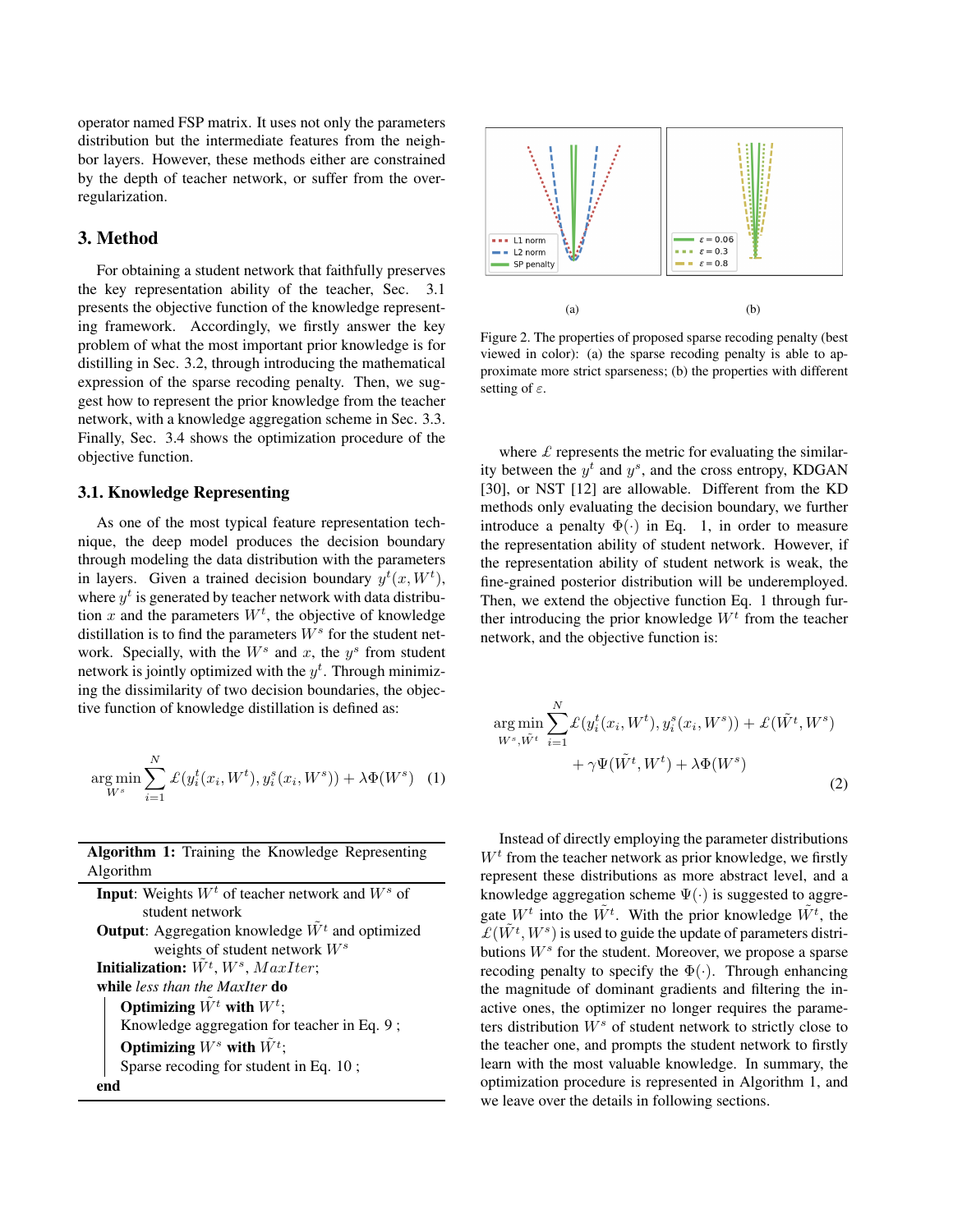#### 3.2. Sparse Recoding Penalty

As demonstrated by previous works [31, 32, 38], prompting the neurons connection being sparse is beneficial for obtaining a well generalization ability. However, such penalties are designed to directly clip the parameters distribution, and the extra risk of over-regularization is introduced. After we analyze the distribution of prorogated gradients in the previous KD methods, we found that major reason for the convergence of oscillatory is that the gradients are not discriminative enough, especially in the student network with a weak representation ability.

Therefore, we propose a sparse recoding penalty  $\Phi(\cdot)$ , which can penalize the prorogated gradients during the training of deep network. Given an input parameters tensor  $W$ , it enhances the high gradients  $g_i$  of dominant neurons, and filters the low gradients of inactive neurons. The function is defined as:

$$
\Phi(W) = \sum_{j} \Phi_0(g_j) \tag{3}
$$

where

$$
\Phi_0(g) = \begin{cases} \frac{1}{\varepsilon}(|g| + g^2), & if |g| \ge \varepsilon \\ 0, & otherwise \end{cases}
$$
 (4)

where  $\Phi_0(\cdot)$  is a piecewise function that enhances the gradients when  $|g| \geq \varepsilon$ , and smooths the  $|g|$  by zero in others. The  $\varepsilon$  is a learnable threshold within the update of gradient optimization, and it is initialized with the mean value of parameters distribution. For fairly comparing with other penalties, the Fig.2 shows the curves of  $\Phi(\cdot)$  by comparing with the  $L_1$  and  $L_2$  norms. It exhibits that  $\Phi(\cdot)$  is a more strict sparse constraint. Moreover, with different parameter setting, properties of the sparse recoding penalty are shown in the figure, and we leave over the further discussion in experiments.

#### 3.3. Deep Knowledge Aggregation

For representing the prior knowledge as more abstract level, we design a deep knowledge aggregation scheme through stacking the neighbor layers in a very deep network. Specially, with the analysis of prior knowledge distilling in previous methods, we notice that the optimization errors between two networks will be accumulated from layers, since the higher layer in teacher network usually contains a strong representation ability. However, the situation is simply regarded as the phenomenon of gradient vanishing, and cause an over-regularization if the teacher network is too deep. So we name this phenomenon as the residual accumulation, and the proposed scheme will mainly considers this phenomenon. Based on the theory of optimal transportation [23, 24], the scheme try to reduce the residual accumulation during gradient optimization, through minimizing the inter-domain transportation cost. Given a  $P_1$  and  $P_2$  being two distribution space with probability measures  $\mu$  and  $\nu$ respectively, the transportation T preserving  $P_1 \rightarrow P_2$  has equal total measure

$$
\mu(T(p_1)) = \nu(p_2) \tag{5}
$$

where  $p_1$  and  $p_2$  is any measurable subset of  $P_1$  and  $P_2$ . Then the total transportation cost for sending  $p_1 \subset P_1$  to  $p_2 \subset P_2$  by transportation cost  $\tau(p_1, p_2)$  can be defined by

$$
\min_{T:P_1 \to P_2} \int_{P_1} \tau(p_1, T(p_1)) d\mu(p_1) \tag{6}
$$

With minimizing the total transportation cost, the distribution  $P_2$  progressively approximates  $P_1$  on measures  $\mu$ . Assuming a series of neighbor layers  $\ell_k, ..., \ell_n$  as set  $L_k^n$ , for sending parameter distribution  $W_{L_k^n}$  to  $\tilde{W}$  with measurable subset  $w \subset W_{\ell_k, \ldots, \ell_n},$  the deep knowledge aggregation scheme merges the neighbouring layers to form the higher abstract parameters knowledge. In this case, the function  $\Psi(\cdot)$  is formulated as

$$
\Psi(\tilde{W}, W_{L_k^n}) = \min_{T: W_{L_k^n} \to \tilde{W}} \int_{W_{L_k^n}} \tau(w, T(w)) d\mu(w) \quad (7)
$$

#### 3.4. Optimization

Instead of directly optimizing the proposed objective function, we design an joint optimization method as the alternative solution. In details, our method uses two stages optimization to alternatingly solve the Eq. 2.

**Optimizing**  $\tilde{W}^t$  with  $W_{E_k^n}^t$  Given an elaborate teacher network with parameter distribution  $W_{L_k^n}^t$ , we first aggregate the knowledge  $\tilde{W}^t$  with  $T(W_{L_k^n}^t)$  in here as:

$$
\arg\min_{\tilde{W}^t} \sum_{i=1}^N \mathcal{L}(y_i^t(x_i, W^t), y_i^s(x_i, W^s)) + \gamma \int_{W_{L_k^n}^t} \tau(w^t, T(w^t)) d\mu(w^t)
$$
\n(8)

As the Eq. 8 involves a transportation cost and the definition of probability measures, it is difficult to directly integrate with gradient descent optimizer. In this case, we use the feature representation  $F_W$  as an approximation probability measures, which means the set of features maps *F* generated by parameters set W. If the transportation cost  $\tau(\cdot)$  is defined as the simple  $L_2$  distance, we revise the Eq. 8 as: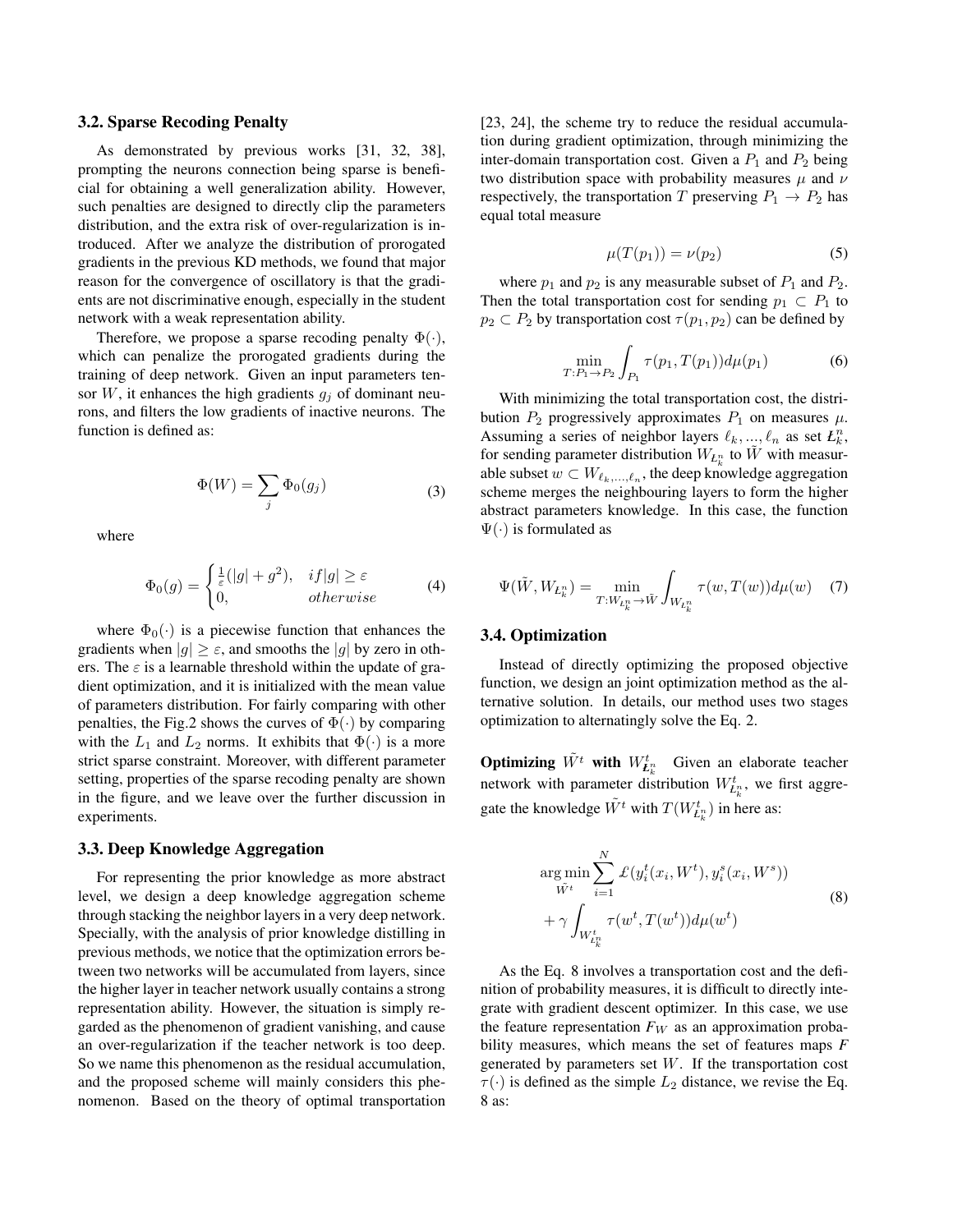$$
\arg\min_{\tilde{W}^t} \sum_{i=1}^N \mathcal{L}(y_i^t(x_i, W^t), y_i^s(x_i, W^s)) + \gamma \mu(W_{L_k^n}^t) \|F_{W_{L_k^n}^t} - F_{\tilde{W}^t}\|_2
$$
\n(9)

where  $\gamma$  is a predefined parameter to control the penalty from optimal transportation. The  $\mu(W_{L_k^n}^t)$  as a measures function is used to penalize more on the layer with higher accumulation error, and the standard deviation is employed here. Moreover, we remove the part of terms during the derivation for Eq. 8 for fast computation. Then, the solution of  $W<sup>t</sup>$  can be obtained by gradient descent optimization.

**Optimizing**  $W^s$  with  $\tilde{W}^t$  Given an aggregate knowledge  $\tilde{W^t}$ , our goal here is further to solve the  $W^s$  on student network with sparse recoding penalty, as:

$$
\underset{W^s}{\arg\min} \mathcal{L}(\tilde{W}^t, W^s) + \lambda \sum_j \Phi_0(g_j^s) \tag{10}
$$

where  $\Phi_0(g_j^s)$  is designed for prompting the student network to firstly learn with the penalized gradients, and the parameter  $\lambda$  is predefined to control the importance of the sparse recoding penalty.

Instead of directly solving the global optimum for objective function Eq. 2, the two sub-objective functions Eq. 9 and Eq. 10 are designed to overcome the conflict between optimizing the prior knowledge and posterior knowledge simultaneously. Through alternatively minimizing the distribution dissimlarity  $\mathcal{L}(\tilde{W}^t, W^s)$  and  $\mathcal{L}(y^t, y^s)$ , the optimization for Eq. 2 is regarded as an joint optimization procedure. Once the posterior knowledge is dominant during optimization, the optimizer for prior knowledge will penalize the total loss more, and the opposite is also. The gradient is only allowed to descend on the direction that makes both two optimizers are optimal.

## 4. Experiments

In this section, we evaluate the proposed knowledge distillation framework with several benchmark datasets. For the base of experiments, we use the deep residual network [8] as the network architecture, and the excerpt of the proposed framework in this architecture is shown in Fig. 3. The c in residual module means the number of aggregated convolution layers. For the problem of optimizing these layers with different spatial scales, the identity mapping (ID) layer [35] is employed also. To ensure a fair comparison, the same data augment strategies are used. Moreover, we employ the similar settings of learning rates, optimization iterations and computation precision (32 float points). The implementation details will be shown in corresponding subsections.



Figure 3. The excerpt of proposed framework on the residual network.

In Sec. 4.1, through comparing with the typical penalties, the property of the sparse recoding penalty is analysed. Then, through comparing with the state-of-the-arts, we evaluate the performance of student networks in general image recognition tasks, and further explore their generalization ability in a revised dataset TCIFAR-100, as described in Sec. 4.2. Finally, the discussions about the optimization procedure of the proposed framework is shown in Sec. 4.3.

## 4.1. Analysis of Proposed Penalty

As for the sparse recoding penalty, its property through comparing with typical methods is analysed, and we further explore the reason of why the proposed penalty is able to boost the convergence of knowledge distilling. Based on the experiment result, we address that the proposed penalty can be applied on other network optimization problems if the gradients distribution is not discriminative enough.

Penalty Property Given a specific parameters distribution, the traditional penalties [31, 38] form a convex function and obtain the maximal reward in the unique extreme. It penalizes the parameter with higher value to reduce the total loss, for encouraging the value of parameter to close to 0. In contrast to these methods, the sparse recoding penalty is designed to penalize the gradients directly. For the propagated gradients, it filters the gradients with an equal reward within the learnable threshold, in order to slow down the update of inactive neurons. For the gradients out of the threshold, it boosts the update to highlight the dominant neurons. For validating our hypothesis, we visualize the convolutional kernels with the constraint by different penalties in image recognition tasks. The Fig. 4 shows that the sparse recoding penalty can prompt the parameters distribution of the network to be more sparse, through directly regularizing the optimized gradients.

Convergence We have observed fast convergence in our experiment result. In Fig. 5, it illustrates the training loss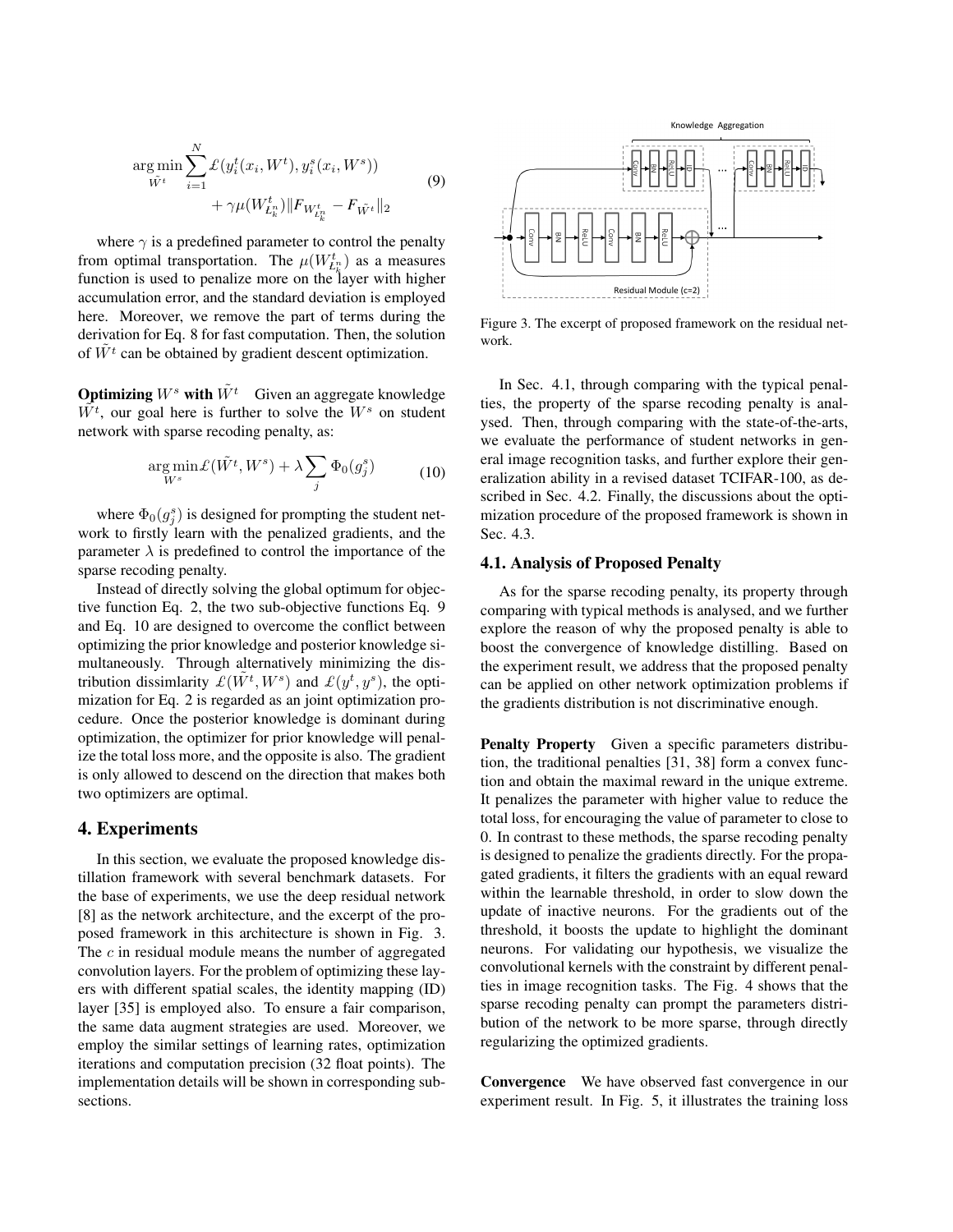

Figure 4. With the penalized gradients, the sparse recoding penalty is also to produce more discriminative parameters distribution (best see in color).

on MNIST over the beginning 20,000 iteraitons. The student network with sparse recoding penalty is better than the traditional penalties. We think one possible reason is that the proposed penalty is designed to penalize the gradients firstly, so it can produce a bigger step for gradients descent in the beginning of network training. Moreover, we evaluate the different types for initializing the parameters distribution in the experiment, and we also found the similar conclusion.

## 4.2. Performance Analysis

In this section, we firstly conduct the experiments in the image recognition task on CIFAR-10, CIFAR-100 [18] and ILSVRC 2012 [5], in order to evaluate the performance of the proposed knowledge representing framework with the state-of-the-arts. Then, we design a TCIFAR-100 based on CIFAR-100, for further verifying their generalization ability. As the focus of this experiment is analysing the performance of student network with a small capacity, so we reserve the comparison on different tasks as future works.



Figure 5. Convergence speed; the traditional penalties [31, 38] and the sparse recoding penalty (best see in color).

#### 4.2.1 CIFAR-10

The CIFAR-10 is an image recognition dataset [18] which includes 50,000 training images and 10,000 test images, and per training class has 5,000 images while test class has 1000 images. For all images, they store in RGB format with size of  $32 \times 32$ . We use a trained teacher network with 26 layers, which is structured as 5 residual modules. For student network, it contains 8 layers with 2 residual modules, which has roughly 1/3 parameters of the teacher. In details, with the same parameters settings and training strategies, we reduce about 1/3 number of the filters on each layer for the student network, in order to evaluate the case if the target network contains a weak representation ability. And we set the  $c$  of knowledge aggregation as 3, which aggregates each three layer of teacher network into higher abstract level for one layer in student network.

|                             | Accuracy | Params       |
|-----------------------------|----------|--------------|
| Teacher ResNet-26           | 91.91    | $\sim 0.36M$ |
| Student ResNet-8 (Original) | 87.91    | $\sim 0.12M$ |
| FitNet $[26]$               | 88.57    | $\sim 0.12M$ |
| <b>FSP</b> [34]             | 88.70    | $\sim 0.12M$ |
| Proposed-Dense              | 89.11    | $\sim 0.09M$ |
| Proposed                    | 90.65    | $\sim 0.09M$ |
| <b>NTS</b> [12]             | 88.98    | $\sim 0.12M$ |
| KDGAN <sup>[30]</sup>       | 88.62    | $\sim 0.12M$ |
| Proposed + KDGAN [30]       | 91.35    | $\sim 0.09M$ |
|                             |          |              |

Table 1. ResNet-8 in CIFAR-10 Classification rates(%). Proposed: the KR framework. Proposed-Dense: the KR framework but removing the sparse recoding penalty.

In Tab. 1, it summarizes the obtained results. Based on the proposed framework, the student network which contains less parameters wins the methods [26, 34] focusing on prior knowledge with a significant improvement. For the state-of-the-arts [12, 30] by modeling the posterior knowledge, the proposed framework also achieves the comparable performance. For the self-comparison, we remove the sparse recoding penalty in KR framework and name it as the KR-Dense. And the experiment proves the importance to sparsely penalize the gradients during the distilling optimization, if the student network only has a small capacity. Besides, through combining with the KDGAN [30], a further improvement confirms that our method is flexible for the extension.

#### 4.2.2 CIFAR-100

The CIFAR-100 is an augmented version of CIFAR-10. It contains the same amount of images and size of CIFAR-10, which includes 50,000 training images and 10,000 test images, so only has 100 samples per class. Similar the setting to CIFAR-10, we use a trained teacher network with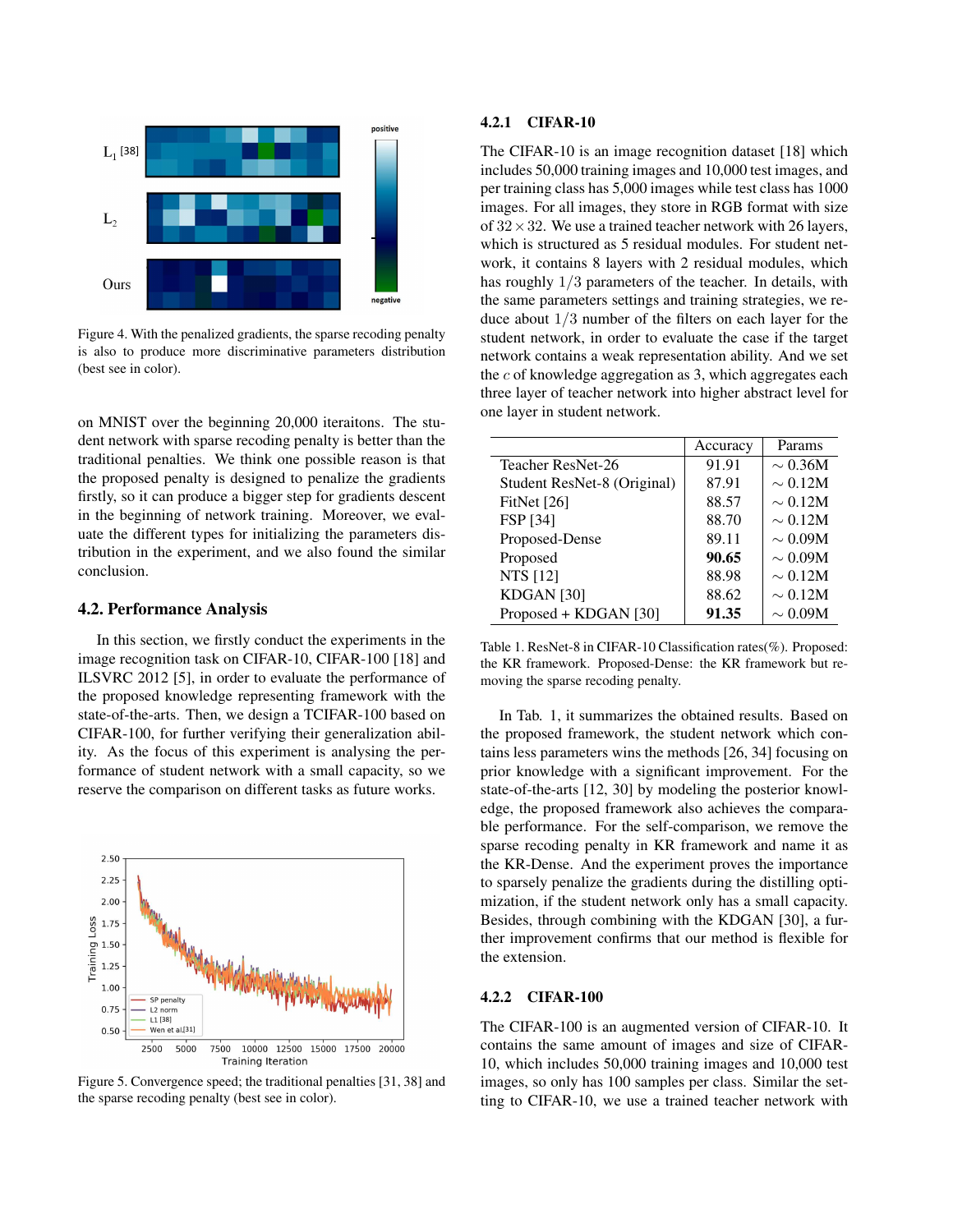|                              | Accuracy | Params       |
|------------------------------|----------|--------------|
| Teacher ResNet-32            | 64.06    | $\sim 0.46M$ |
| Student ResNet-14 (Original) | 58.65    | $\sim 0.19M$ |
| FitNet [26]                  | 61.28    | $\sim 0.19M$ |
| <b>FSP</b> [34]              | 63.33    | $\sim 0.19M$ |
| Proposed Method              | 63.95    | $\sim 0.17M$ |
| <b>NTS</b> [12]              | 63.78    | $\sim 0.19M$ |
| KDGAN <sub>[30]</sub>        | 63.96    | $\sim 0.19M$ |
| Proposed Method + KDGAN [30] | 63.98    | $\sim 0.17M$ |

Table 2. ResNet-14 in CIFAR-100 Classification rates(%). With the similar network architecture, we further reduce the output channels in each layer for saving the total parameters.

32 layers as 6 residual modules, and student is composed of 14 layers as 3 residual modules. Besides, the reduction of about  $1/3$  filter number is still used, and c is set as 3.

Tab. 2 shows results of student network with evaluated methods. Though the proposed method achieves the comparable performance than the state-of-the-arts [12, 30] with less parameters, the improvement for our method is not obvious. We think one possible reason is that the ResNet-14 has a stronger representation ability that the ResNet-8.

## 4.2.3 ILSVRC 2012

The ILSVRC 2012 classification challenge involves the recognition task to classify one image into 1,000 leaf-node categories in the ImageNet hierarchy [19]. It has about 1.2 million images for training, 50,000 for validation and 100,000 testing images. Although training the very deep network on such enormous datasets to achieve satisfied performance has been a solvable issue, how to obtain the comparable performance with a tiny network by the knowledge distillation still confuses the research community, especially for the methods [22, 26, 34] with prior knowledge. We think the major reason is that the depth of teacher network in ILSVRC 2012 is very deep, so the student network in these methods seriously suffers from the overregularization.

Tab. 3 shows the errors of Top-1 and Top-5. With the c which is set as 4 in knowledge aggregation scheme, we found the situation of over-regularization is alleviated, and it prompts the KR framework to achieve the better performance.

#### 4.2.4 Generalization Ability

We further explore the generalization ability of previous methods and the proposed framework. Based on the data resource from CIFAR-100, we reproduce the CIFAR-100 as the TCIFAR-100 with the data distortion strategies. In details, each image in training and test set is distorted by

|                              | $Top-1$ | Top- $5$ |
|------------------------------|---------|----------|
| Teacher ResNet-101           | 22.68   | 6.58     |
| Student Inception-BN [15]    | 25.74   | 8.07     |
| FitNet $[26]$                | 25.30   | 7.93     |
| <b>NTS</b> [12]              | 24.34   | 7.11     |
| KDGAN <sub>[30]</sub>        | 24.11   | 6.98     |
| Proposed Method              | 23.47   | 6.85     |
| Proposed Method + KDGAN [30] | 23.18   | 6.79     |

Table 3. ImageNet Classification errors (Top-1 and Top-5%).

the artifacts, from a gaussian distribution ( $\sigma = 1$ ) with the random sample. The Fig. 6 shows the examples. In Tab. 4, it shows the proposed framework achieves a significant improvement than state-of-the-arts. We believe the KR framework is able to produce a student network with stronger generalization ability, since the joint optimization prevents the optimizer from being trapped in local extremum.



Figure 6. *left* CIFAR-100; *right* TCIFAR-100

|                              | Accuracy | Params       |
|------------------------------|----------|--------------|
| Teacher ResNet-32            | 61.25    | $\sim 0.46M$ |
| Student ResNet-14 (Original) | 54.37    | $\sim 0.19M$ |
| FitNet $[26]$                | 56.77    | $\sim 0.19M$ |
| FSP [34]                     | 57.31    | $\sim 0.19M$ |
| Proposed Method              | 60.03    | $\sim 0.17M$ |
| <b>NTS</b> [12]              | 57.88    | $\sim 0.19M$ |
| KDGAN <sub>[30]</sub>        | 58.15    | $\sim 0.19M$ |
| Proposed Method + KDGAN [30] | 60.33    | $\sim 0.17M$ |

Table 4. ResNet-14 in TCIFAR-100 Classification rates(%). The transformed CIFAR-100 dataset is reproduced by the CIFAR-100.

#### 4.3. Optimization Discussion

In this section, we further discuss the implementation details of optimizing the proposed framework, and analysis the optimization procedure with different settings.

Implementation Details As for the training on CIFAR-10 and CIFAR-100, the learning rate for Eq. 9 is set as 0.1, and was changed to 0.01, and 0.001 at two steps (30k and 48k) respectively. The optimizer for Eq. 10 started at a smaller learning rate 0.01, but also is reduced according to similar strategies. For the ILSVRC 2012, the learning rate for Eq. 9 is set as 0.1 with a ploy decreasing in each 6 epoch, and the optimizer for Eq. 10 started at learning rate 0.005. The weight decay of 0.00001 and momentum of 0.9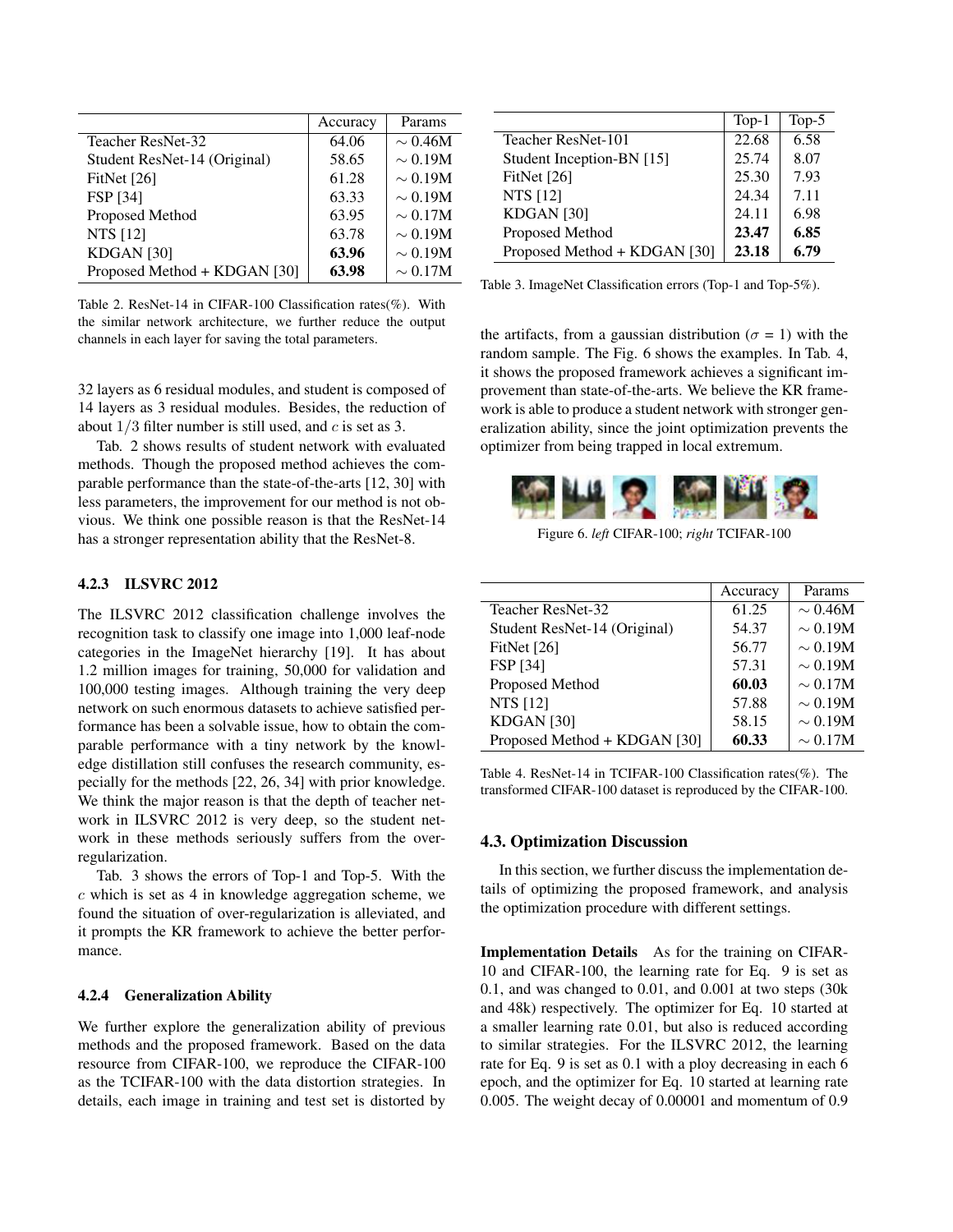are all used. For the works related to quantization strategies [16, 25], we try to evaluate the performance if combining these works with our framework. Since the quantization techniques transfer the parameters distribution into a discrete space, we found the optimization will be seriously impacted and convergence performance also be influenced. However, this analysis is out of the scope of this paper, so it is left as future work.

**Joint Optimization** For optimizing the  $\tilde{W}^t$  with  $W^t$  by Eq. 9 and the  $W^s$  with  $W^t$  by Eq. 10, we use two different optimizers to separately training these two sub-objective functions. Moreover, we tried different initialization techniques for parameters, and we found the objective function is harder to converge, if the initialization on  $\tilde{W}^t$  is very different from  $W^s$ . We also consider the types for different optimizers [17, 20, 29]. Through changing the two optimizers as Adam [17] or RMS [29], we found it caused a performance oscillation but less than 1%.

## 5. Conclusion

In this paper, we propose a knowledge representing (KR) framework mainly focusing on modeling the parameters distribution as prior knowledge. We suggest a knowledge aggregation scheme to represent the parameters knowledge from teacher network into more abstract level, for alleviating the phenomenon of residual accumulation in the deeper layers. We also design a sparse recoding penalty for constraining the student network to learn with the penalized gradients. It helps the student network to avoid the over-regularization during knowledge distilling and converge faster. In conclusion, the proposed framework can prompt the student network to preserve the key features of teacher network, even though the student network does not have a strong representation ability.

Acknowledgements. We thanks all reviewers for providing the constructive suggestions.

## **References**

- [1] Anoop Korattikara Balan, Vivek Rathod, Kevin P Murphy, and Max Welling. Bayesian dark knowledge. In *Advances in Neural Information Processing Systems*, pages 3438–3446, 2015.
- [2] Guobin Chen, Wongun Choi, Xiang Yu, Tony Han, and Manmohan Chandraker. Learning efficient object dectection models with knowledge distillation. In *Advances in Neural Information Processing Systems*, 2017.
- [3] Tianqi Chen, Ian Goodfellow, and Jonathon Shlens. Net2net: Accelerating learning via knowledge transfer. *Computer Science*, 2015.
- [4] Yu Cheng, Duo Wang, Pan Zhou, and Tao Zhang. A survey of model compression and acceleration for deep neural networks. *arXiv preprint arXiv:1710.09282*, 2017.
- [5] Jia Deng, Wei Dong, Richard Socher, Li-Jia Li, Kai Li, and Fei-Fei Li. Imagenet: A large scale hierarchical image database. In *Proceedings of the IEEE Conference on Computer Vision and Pattern Recognition*, 2009.
- [6] Misha Denil, Babak Shakibi, Laurent Dinh, Nando De Freitas, et al. Predicting parameters in deep learning. In *Advances in Neural Information Processing Systems*, pages 2148–2156, 2013.
- [7] Huang Gao, Liu Zhuang, and van der Maaten Laurens. Densely connected convolutional networks. In *Proceedings of the IEEE Conference on Computer Vision and Pattern Recognition*, 2017.
- [8] Kaiming He, Xiangyu Zhang, Shaoqing Ren, and Jian Sun. Deep residual learning for image recognition. In *Proceedings of the IEEE Conference on Computer Vision and Pattern Recognition*, pages 770–778, 2016.
- [9] Yihui He, Xiangyu Zhang, and Jian Sun. Channel pruning for accelerating very deep neural networks. In *Proceedings of the IEEE International Conference on Computer Vision*, pages 1389–1397, 2017.
- [10] Byeongho Heo, Minsik Lee, and Sangdoo Yun. Knowledge distillation with adversarial samples supporting decision boundary. In *Proceedings of Association for the Advance of Artificial Intelligence*, 2019.
- [11] Geoffrey Hinton, Oriol Vinyals, and Jeff Dean. Distilling the knowledge in a neural network. *Computer Science*, 14(7):38–39, 2015.
- [12] Zehao Huang and Naiyan Wang. Like what you like: Knowledge distill via neuron selectivity transfer. *arXiv preprint arXiv:1707.01219*, 2017.
- [13] Zehao Huang and Naiyan Wang. Data-driven sparse structure selection for deep neural networks. In *Proceedings of the European Conference on Computer Vision*, pages 304– 320, 2018.
- [14] Itay Hubara, Matthieu Courbariaux, Daniel Soudry, Ran El-Yaniv, and Yoshua Bengio. Quantized neural networks: Training neural networks with low precision weights and activations. *The Journal of Machine Learning Research*, 18(1):6869–6898, 2017.
- [15] Sergey Ioffe and Christian Szegedy. Batch normalization: Accelerating deep network training by reducing internal covariate shift. In *Proceedings of the International Conference on Machine Learning*, 2015.
- [16] Benoit Jacob, Skirmantas Kligys, Bo Chen, Menglong Zhu, Matthew Tang, Andrew Howard, Hartwig Adam, and Dmitry Kalenichenko. Quantization and training of neural networks for efficient integer-arithmetic-only inference. In *Proceedings of the IEEE Conference on Computer Vision and Pattern Recognition*, pages 2704–2713, 2018.
- [17] Diederik Kingma and Jimmy Ba. Adam: A method for stochastic optimization. In *Proceedings of the International Conference on Learning Representations*, 2015.
- [18] Alex Krizhevsky and Geoffrey Hinton. Learning multiple layers of features from tiny images. *Master's thesis*, 2009.